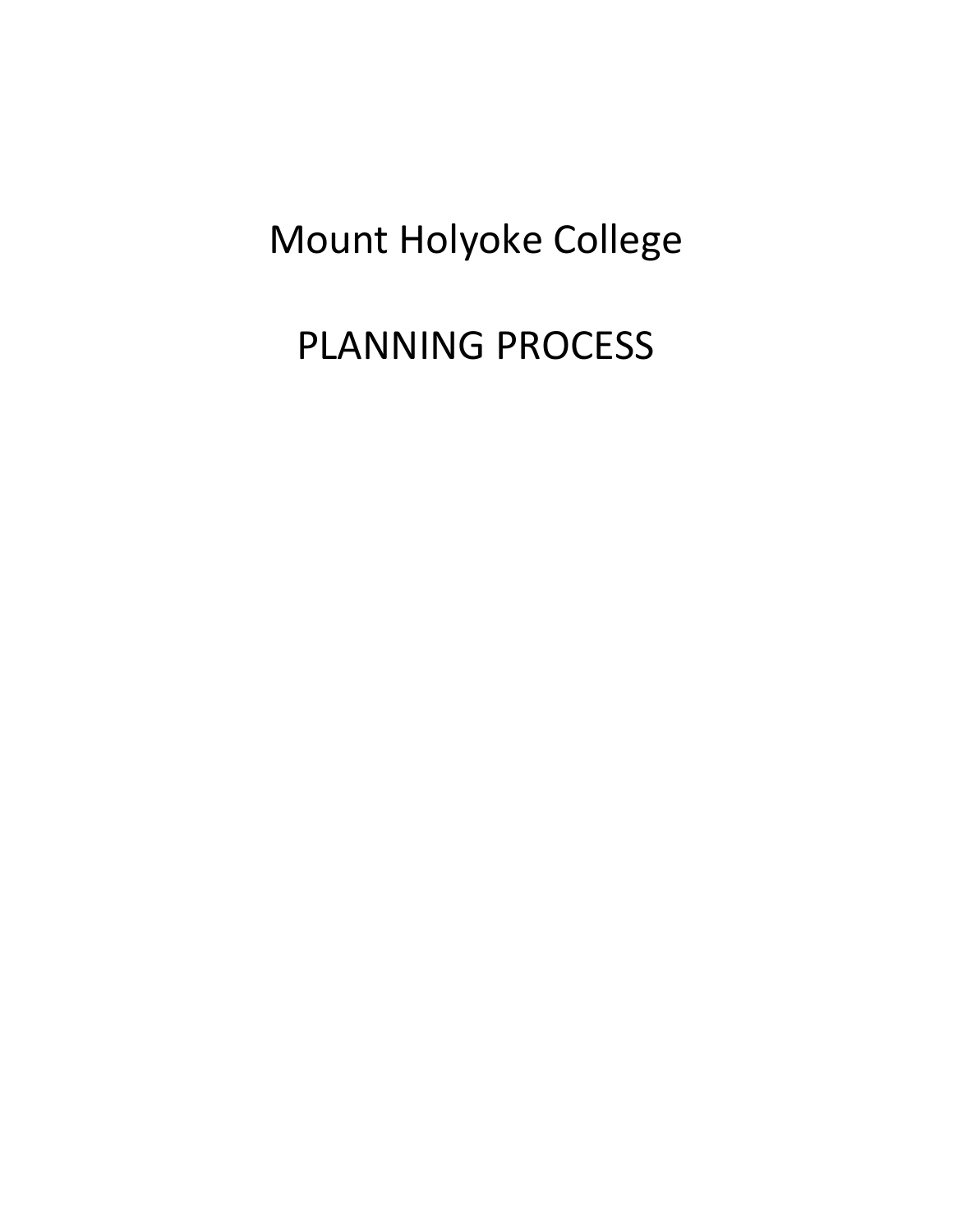## **INTRODUCTION**

Mount Holyoke College is committed to comprehensive institutional planning that integrates strategic planning, facilities master planning, annual planning for the College as a whole and for its divisions, and on-going assessment that utilizes results for improvement. The planning cycle integrates four functions:

- § Institutional research and assessment
- § Strategic, facilities, and financial planning
- § Annual operating planning and budgeting
- § Reaccreditation self-study

The College has adopted a five-year strategic planning period tied to the reaccreditation cycle set by the Commission on Institutions of Higher Education of the New England Association of Schools and Colleges (NEASC).

There are two linked planning cycles:

- § Strategic planning takes place in the final year of the five-year planning cycle, which is also the year preceding the preparation of a ten-year NEASC self-study or a fifth-year NEASC report. In this way, self-study documents can report on the success of the most recent strategic plan, introduce the new plan, explain why the College has adopted its new goals, and provide this information to the self-study groups or individuals developing the appraisals expected by NEASC and by the Mount Holyoke community. A five-year financial plan is an integral component of, and coincides with, the strategic plan. The strategic plan can and should be modified within a planning period if annual research-based analyses reveal a need for change.
- § The annual planning cycle ties College and divisional planning to financial planning and budgeting. The goal is to launch each fiscal year with clear and measurable goals and objectives aimed at supporting the current strategic plan, and to allocate funds in accordance with the College's priorities.

Institutional planning is a function of the President of the College and the Board of Trustees. The President delegates much of work of planning to, and seeks advice from, the Senior Advisor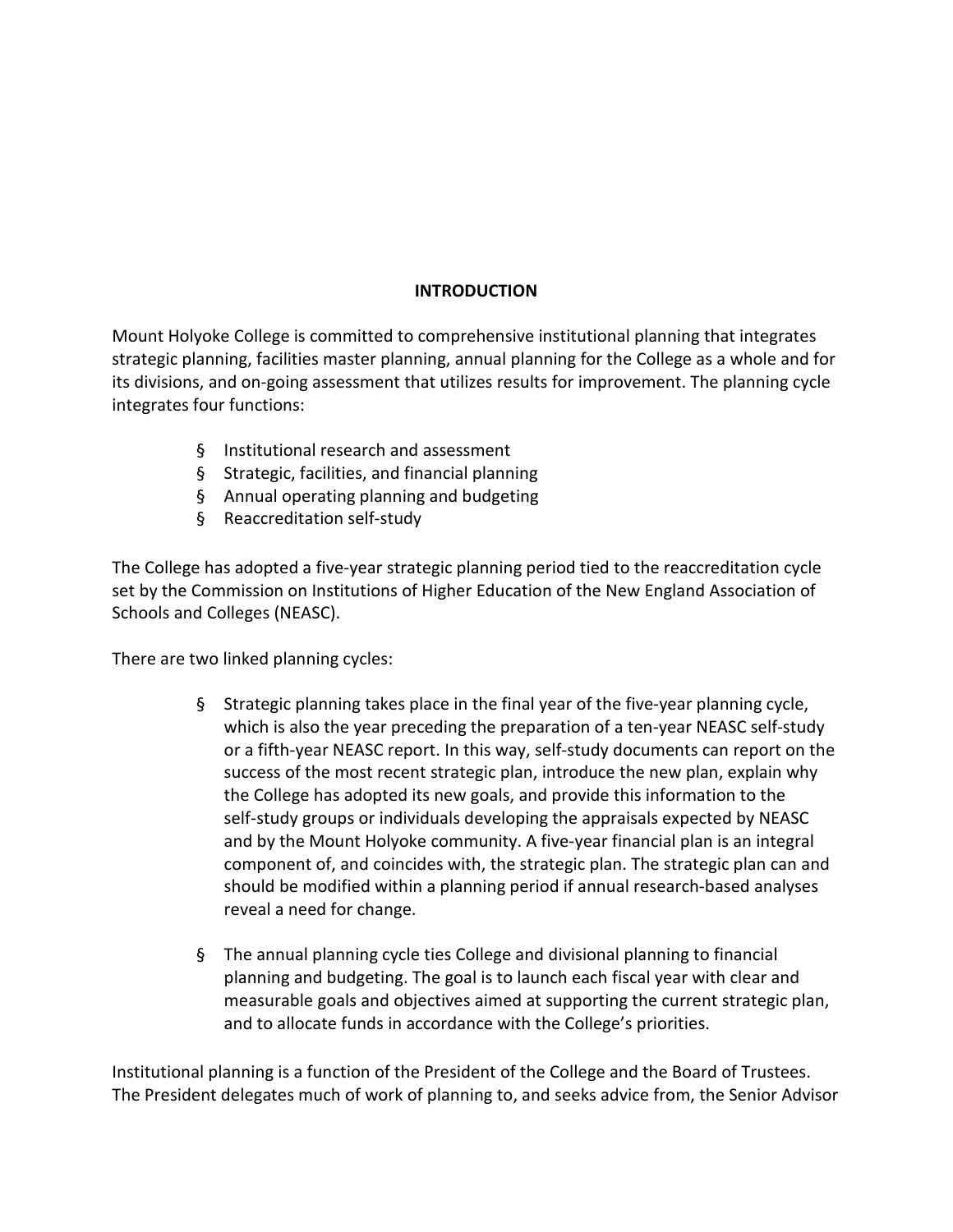to the President, the College Planning Committee (which every 5th year expands into the Strategic Planning Committee), and the Officers and Senior Staff of the College. The College/Strategic Planning Committee, in turn, does its work in consultation with the faculty as a whole, existing standing committees, staff, students, alumnae, and others.

Institutional planning integrates College-wide and divisional goals, extends into all departments, and actively involves a wide cross-section of the institution. A culture of planning and assessment should permeate College functions from top to bottom.

#### **ELEMENTS OF PLANNING**

#### **PURPOSE OF PLANNING**

The underlying concepts of research, evaluation, decision making, hypothesis testing, adjustments in the face of new findings and changed conditions serve as the foundation for planning. At the institutional level, planning is designed to focus and concentrate institutional energy and guide resource allocation to achieve highest- priority institutional goals.

#### **GUIDES FOR THE PLANNING PROCESS: MISSION, VALUES, VISION**

#### **MISSION**

Mount Holyoke's mission is to provide an intellectually adventurous education in the liberal arts and sciences through academic programs recognized internationally for their excellence and range; to draw students from all backgrounds into an exceptionally diverse and inclusive learning community with a highly accomplished, committed, and responsive faculty and staff; to continue building on the College's historic legacy of leadership in the education of women; and to prepare students, through a liberal education integrating curriculum and careers, for lives of thoughtful, effective, and purposeful engagement in the world. (Board of Trustees, 2013)

#### **VALUES**

Core values express a college's most fundamental beliefs, sometimes expressed as guiding principles. These beliefs or principles encapsulate part or all of the college's essence – the driving forces that identify it as a distinctive institution. Implicitly or explicitly, values shape and are shaped by the way the college assesses needs, identifies goals, and sets priorities.

Some of these core values are explicit in our mission statement: academic excellence, diversity and inclusion, women's education, purposeful engagement. Others implicitly guide our work together. A campus-wide discussion of these principles, characteristics,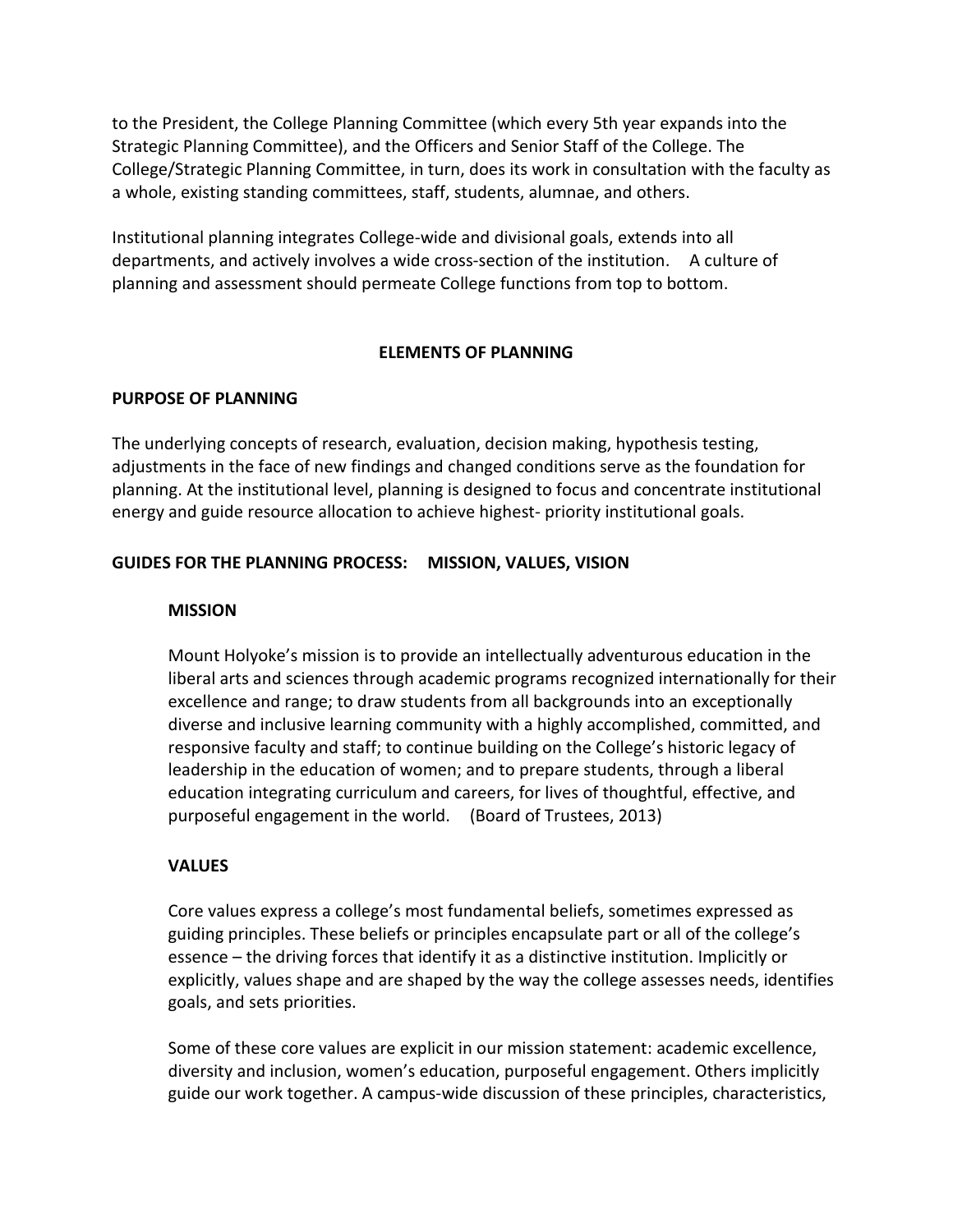and commitments of the College—shared or contested—is an important element of strategic planning. The Mount Holyoke community should periodically attempt to name and prioritize those values, and examine the extent to which these principles are shared.

### **VISION**

A vision is a narrative depiction of the institution as it would be at some designated future time if institutional hopes and aspirations could be fully realized. The purpose of a vision statement is to provide a more expansive direction to individual plans of shorter duration. Many parts of the College, including many academic departments, have a clear vision of where they hope to be in five to ten years, and developing statements of such visions can be an important part of divisional and departmental planning. More critical to institutional planning, though, is a vision statement for the College as a whole. What is our shared image of the future we seek to create? Toward what are we moving, and why?

#### **TYPES OF PLANS**

## **Facilities Master Plan (10+ YEARS)**

Facilities master plans typically cover a decade or more. Such planning is often associated with campus development, and due to the large capital investment often required by renovation and new construction, long-range plans are needed to guide work on facilities, space, technology, landscape, and residence halls. This planning extends beyond the physical plant and must incorporate needs related to academic programming and student life.

## **INSTITUTIONAL STRATEGIC PLAN (5 YEARS)**

The institutional strategic plan is informed by a needs assessment identifying the College's most significant goals (usually six or fewer) arrayed in priority order. Regular assessments of progress against the plan are built into the annual planning cycle. The annual cycle also provides for changes to the plan when necessary or appropriate.

#### **DIVISIONAL STRATEGIC PLAN (5 YEARS)**

Divisional strategic plans identify the major needs, goals, and objectives of each of the College's six divisions: Academic Affairs, Student Affairs, Enrollment, Advancement, Finance and Administration, and the President's Office. Some major units within larger divisions (e.g. LITS in Academic Affairs) also develop strategic plans. For ease of reference, we will call all such plans "divisional" whether they cover a division or a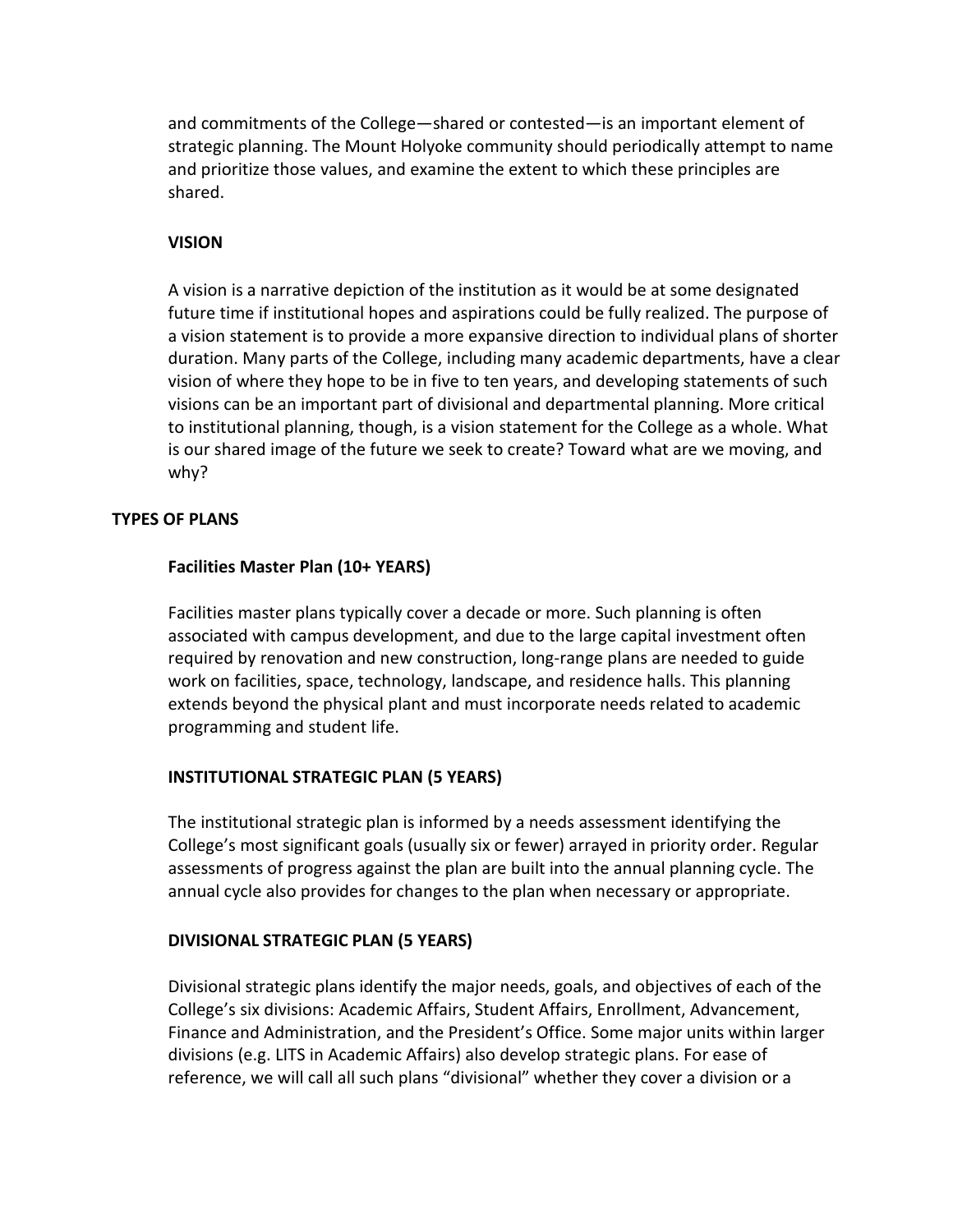department. NEASC expects that colleges and universities will plan at all levels of institutional life, and this has become Mount Holyoke's expectation for itself as well.

## **ANNUAL OPERATING PLANS (1 YEAR)**

Annual operating plans are derivative. They are documents describing how individual divisions or departments will focus their energies on achieving strategic goals at the larger institutional and divisional levels. Annual operating plans identify initiatives and projects, adopt measurable objectives, assign responsibilities, and specify timelines for completion.

## **FINANCIAL PLANNING (FIVE YEARS) AND BUDGET DEVELOPMENT (ANNUAL)**

A five-year financial plan is part of the College's strategic plan. The annual budget supports the annual operating plan, projecting anticipated revenues and how the institution will use those revenues to advance its goals and objectives. The annual budget, and the larger financial plan of which it is a part, should reflect the priorities established in the institutional strategic plan and the divisional strategic plans. In this way, the strategic planning process informs the financial planning and budgeting processes. This relationship between strategic, financial, and budget planning has been a hallmark of Mount Holyoke's last several plans.

## **INTEGRATED PLANNING PROCESS**

Mount Holyoke's planning process integrates four functions:

- § Institutional research and assessment
- § Strategic, facilities, and financial planning
- § Annual operating planning and budgeting
- **§** Reaccreditation self-study

The planning process is recursive. It begins with research, leading to a status report on the state of the College describing the current standing of the institution, or a division of it, across a spectrum of internal and external dimensions. This status report informs the strategic and operational planning processes. In turn, the strategic plan informs the NEASC five-year self-study or tenth-year review by assessing the outcomes of the former plan and explaining the purposes to be addressed in the new one. The strategic plan also informs financial planning and budget development, which reflect the established institutional or divisional priorities, all of which produce data for the next cycle of research and planning.

STEP 1 Institutional research and assessment

*informs*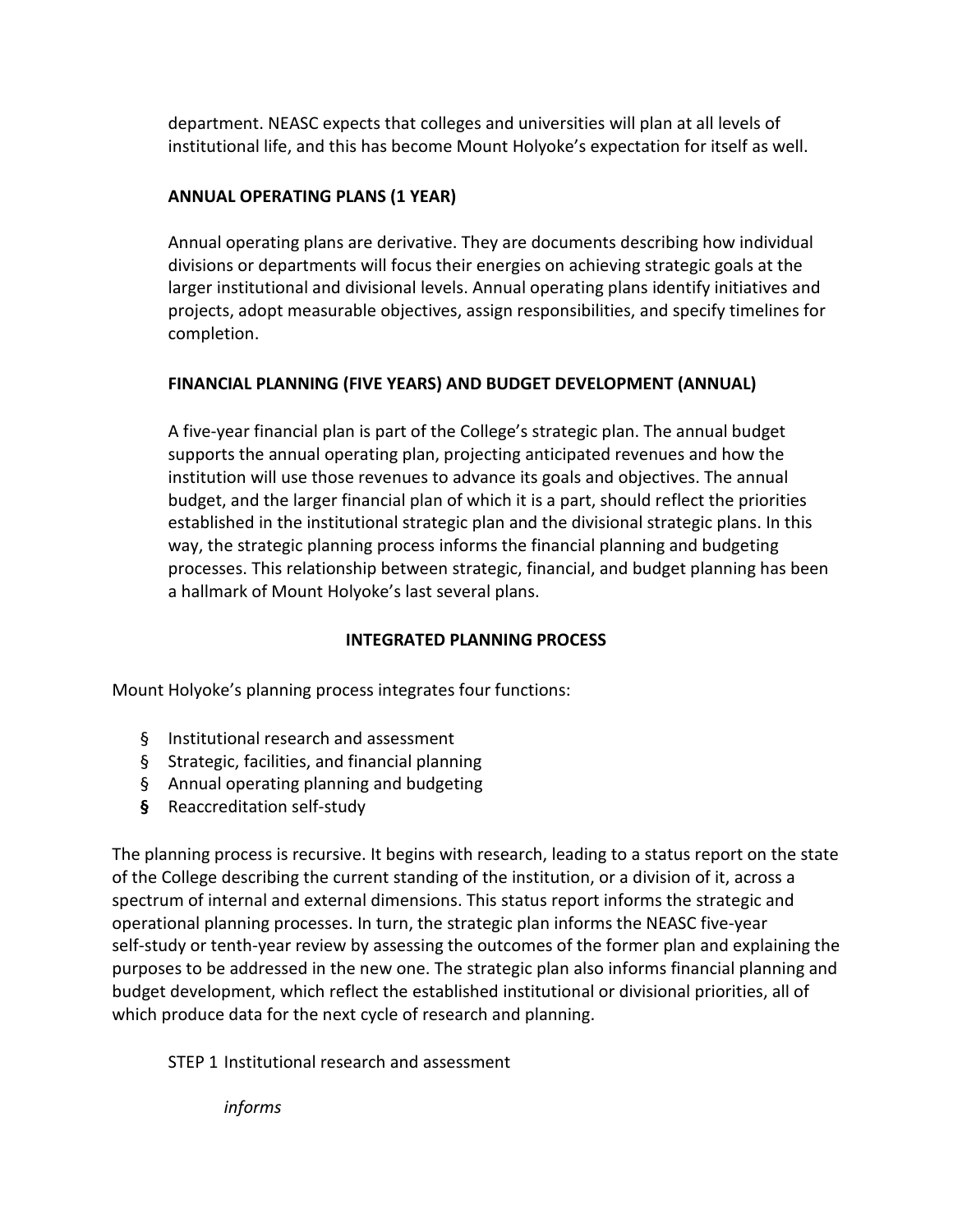STEP 2 Strategic and financial planning

*informs* 

STEP 3 Annual operating planning and budgeting

*informs*

STEP 4 Reaccreditation self-study

*informs a new cycle of*  STEP 1 Institutional research and assessment

#### **STEP 1: INSTITUTIONAL RESEARCH AND ASSESSMENT**

#### **Data Collection and Interpretation**

The institutional strategic planning process begins with research-based data collection and an environmental scan. Through its Institutional Research office, Mount Holyoke College implements an annual research and assessment function. The College Planning Committee, augmented every fifth year to become a Strategic Planning Committee, will collaborate with the College's Institutional Research office to orchestrate the data collection and interpretation effort in support of the strategic planning process. It may make use of additional resources such as research staff or outside consultants.

#### **Environmental Scan**

The environmental scan augments the College's standard institutional research functions through outreach (via surveys, focus groups, etc.) to various college constituencies, including the Board of Trustees, faculty, staff, students, and alumnae. Usually the scan includes a SWOT analysis: a look at strengths, weaknesses, opportunities, and threats for key areas of the College and for the College as a whole. The SWOT approach helps ensure that the environmental scan looks not only at internal aspects of the College, but also at such external factors as the admissions climate, employer expectations for our graduates, and financial trends.

#### **Outcomes Assessment**

This research step includes review of key institutional texts (e.g. mission statement, learning goals, values and vision statements, brand platform) as well as the current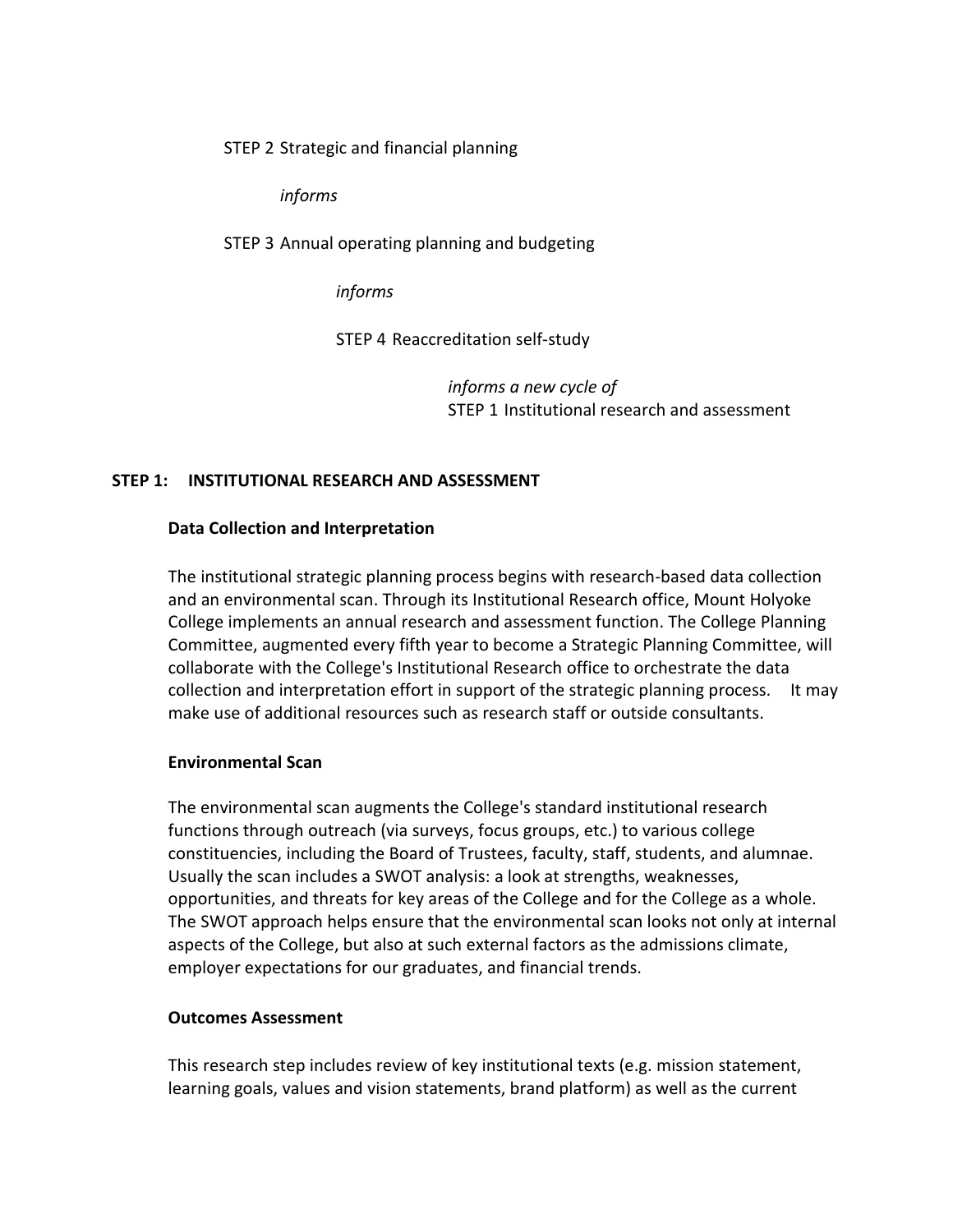strategic, divisional, and master plans. The review includes assessment of continued appropriateness and relevance, and of progress and outcomes.

#### **Status Report**

The status report is a narrative which organizes, integrates, and interprets the research data from all sources, external and internal, explaining its significance for institutional life. It presents a freeze-frame picture of the current status of the College and its parts. It also sets the stage for the needs assessment, and it informs the selection and priority listing of strategic goals and measurable objectives. It moves from the past and the present towards the future, from an appropriately backward and inward review to a necessarily forward- and outward-looking identification of needs.

#### **STEP 2: STRATEGIC AND FINANCIAL PLANNING**

#### **Needs Assessment**

The status report identifies institutional needs. These needs are confined to a relatively small set, usually six or fewer, of the most important or urgent needs facing the College. They are then arranged in priority order and expressed in the form of needs statements. In this manner, the institution's needs are condensed into a concise agenda of challenges to be addressed.

#### **Strategic Goals**

The strategic goals are the needs statements expressed in the form of institutional goals, which, if achieved, would address and meet the needs. Strategic goal statements tend to be general, aiming at achieving a broad purpose.

#### **Objectives and Strategies**

Measurable objectives or strategies state as precisely as possible what is to be accomplished, to what extent, by whom, and by when. Often these objectives are put into chronological order, showing a sequence of objectives to be achieved by semester or year. This approach allows for progress to be measured in incremental phases.

#### **Financial Planning**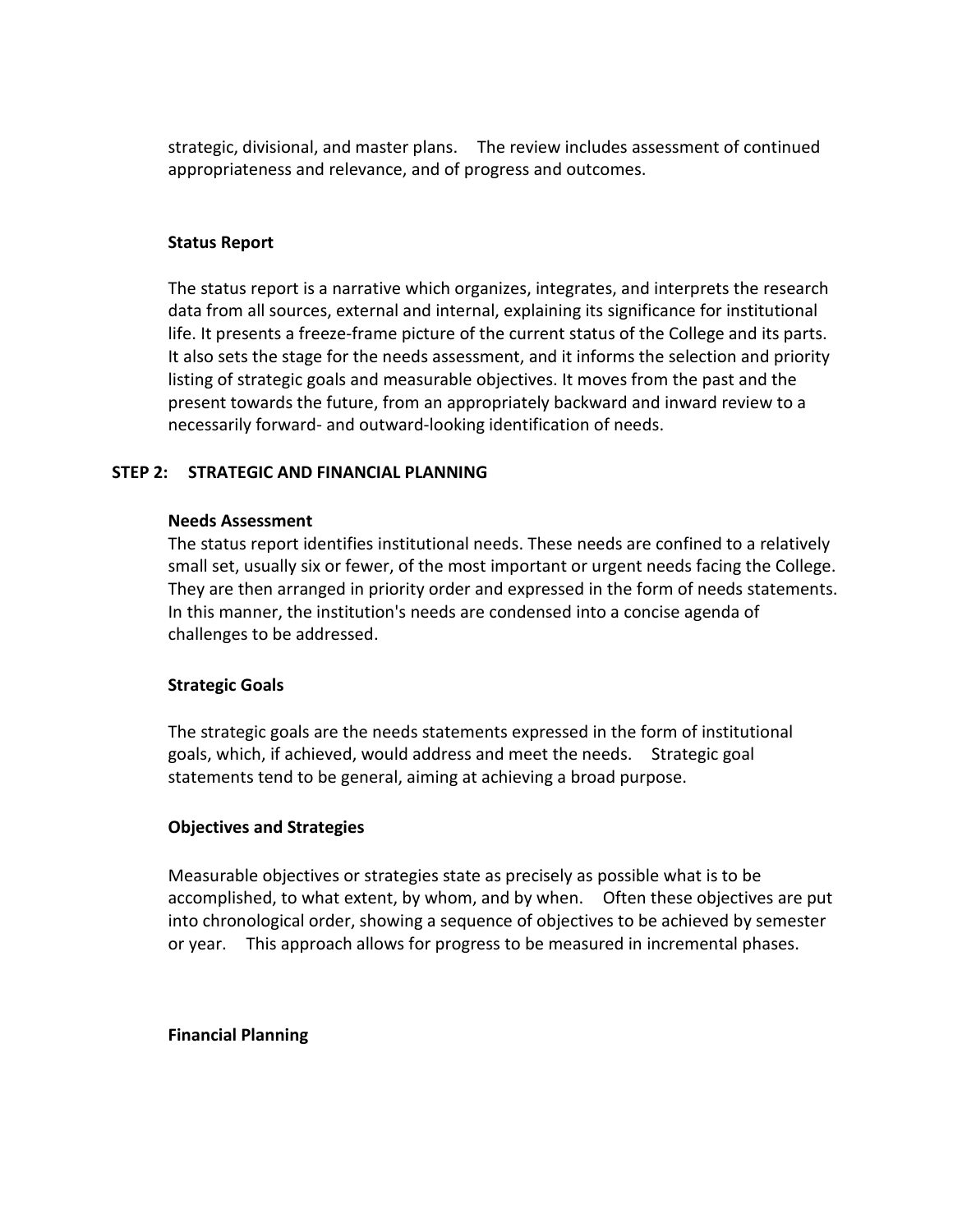To be successful, strategic planning goals must align with fiscal realities. The central question is: Can the College afford its aspirations? If funding is insufficient, then aspirations may need to be moderated or curtailed. However, the strategic planning process is intended to stretch institutions to higher levels of performance than they might have deemed possible, so financial realities should inform but not drive strategic goal setting, even as they may limit how much progress can be made in any given period of time.

## **Integrated Planning**

At the end of this process of review, alignment, and approval, the Strategic Planning Committee recommends an institutional strategic plan. A financial plan is then developed to fund the strategic initiatives over the five-year planning period. The annual budgeting process then reflects the incremental allocation of funds which the financial plan envisions.

## **STEP 3: ANNUAL OPERATING PLANNING AND BUDGETING**

## **Annual Review and Reporting**

During each of the first four years of the strategic planning cycle, the College Planning Committee conducts a formative evaluation. It conducts an abbreviated review process, starting with a brief re-examination of leading institutional documents. It also undertakes research and analysis, relying primarily on data from the year concluded (without environmental scan). It then formulates a concise status report focusing on environmental changes, outcomes assessment, and progress toward achieving the strategic planning goals. As warranted, modifications to the strategic plan are adopted and then appended to it, making the institutional strategic plan an accretion.

## **Annual Planning**

After the College has adopted its goals for the next five years, the planning focus shifts from ends to means and from five-year to one-year periods. Operational planning takes place at the divisional and departmental level, with the intention of focusing College resources and energies on strategic goals set forth in the strategic plan.

The operational planning format is concise and deliberately reductive. It shows the goals and objectives to be achieved, actions to be undertaken, requirements, task assignments, and dates for completion. Operating plans are also called 'action plans' because they are blueprints for action.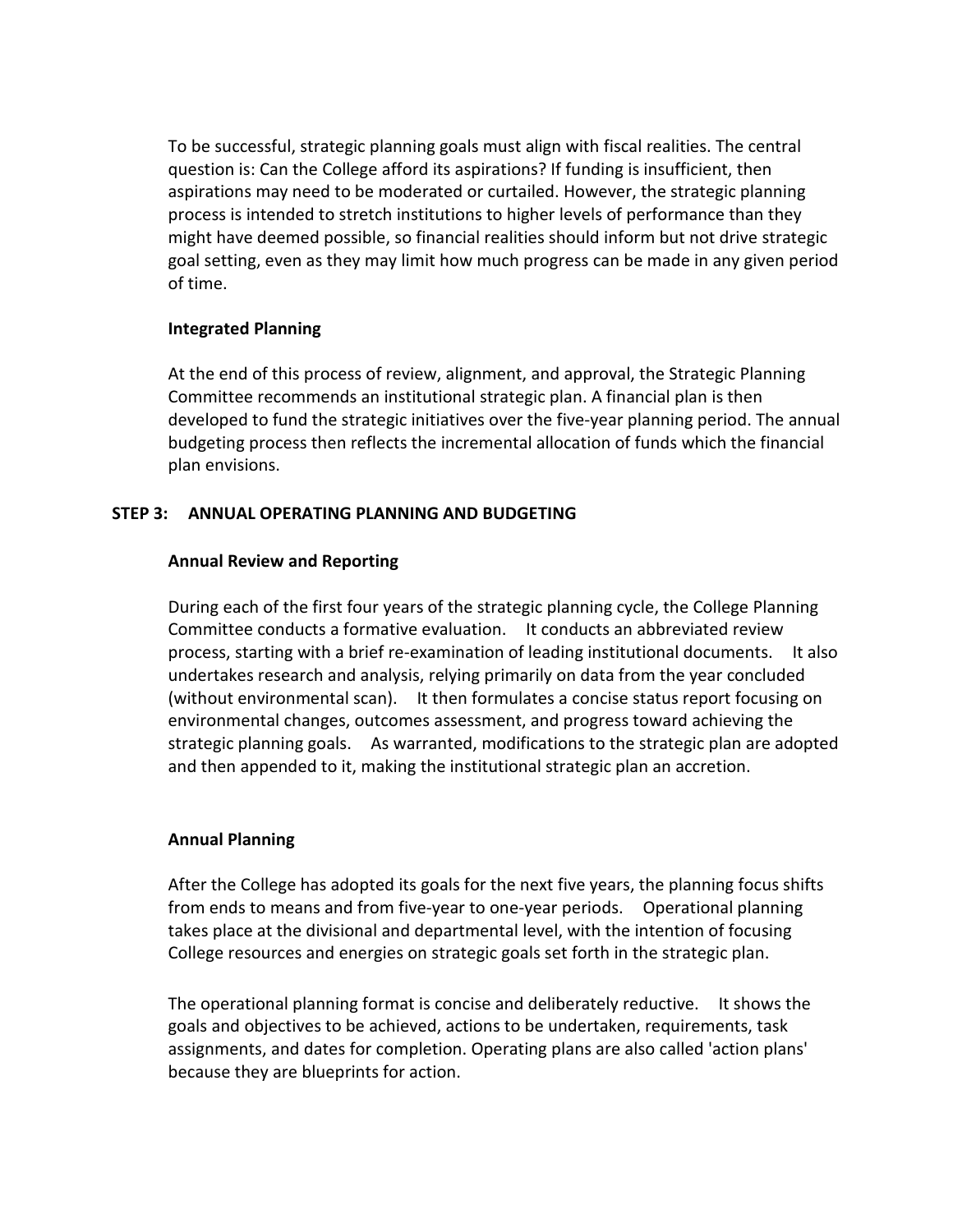#### **STEP 4: REACCREDITATION SELF-STUDY**

In the year following the development of the College's new institutional strategic plan, a major NEASC activity is conducted: either a fifth-year report or a full ten-year self-study. The strategic planning process, which occurred in the prior year, supplies the self-study committees or working groups with a wealth of substantially current information. It also allows committees to frame their reports within the context of accomplishments during the previous five years and a new plan designed to address current needs.

#### **PLANNING SCHEDULE**

| 2015-2016<br>(FY16) | Year 0            | <b>Strategic Planning</b><br>Committee | Develop plan for 2016-2021                                      |
|---------------------|-------------------|----------------------------------------|-----------------------------------------------------------------|
| 2016-2017<br>(FY17) | Year 1            | <b>College Planning Committee</b>      | Prepare self-study for NEASC<br>Tenth Year Report for Fall 2017 |
| 2017-2018<br>(FY18) | Year 2            | <b>College Planning Committee</b>      |                                                                 |
| 2018-2019<br>(FY19) | Year <sub>3</sub> | <b>College Planning Committee</b>      |                                                                 |
| 2019-2020<br>(FY20) | Year 4            | <b>College Planning Committee</b>      |                                                                 |
| 2020-2021<br>(FY21) | Year 5 and 0      | <b>Strategic Planning</b><br>Committee | Develop plan for 2021-2026                                      |

#### **THE CURRENT CYCLE**

#### **STRUCTURE FOR THE PLANNING PROCESS**

Institutional planning is a function of the President of the College and the Board of Trustees. The President delegates much of work of planning to, and seeks advice from, the Senior Advisor to the President, the College Planning Committee (which every 5th year expands into the Strategic Planning Committee), and the Officers and Senior Staff of the College. The College/Strategic Planning Committee, in turn, does its work in consultation with the existing standing committees, faculty, staff, students, alumnae, and others.

#### **STRATEGIC PLANNING COMMITTEE / COLLEGE PLANNING COMMITTEE**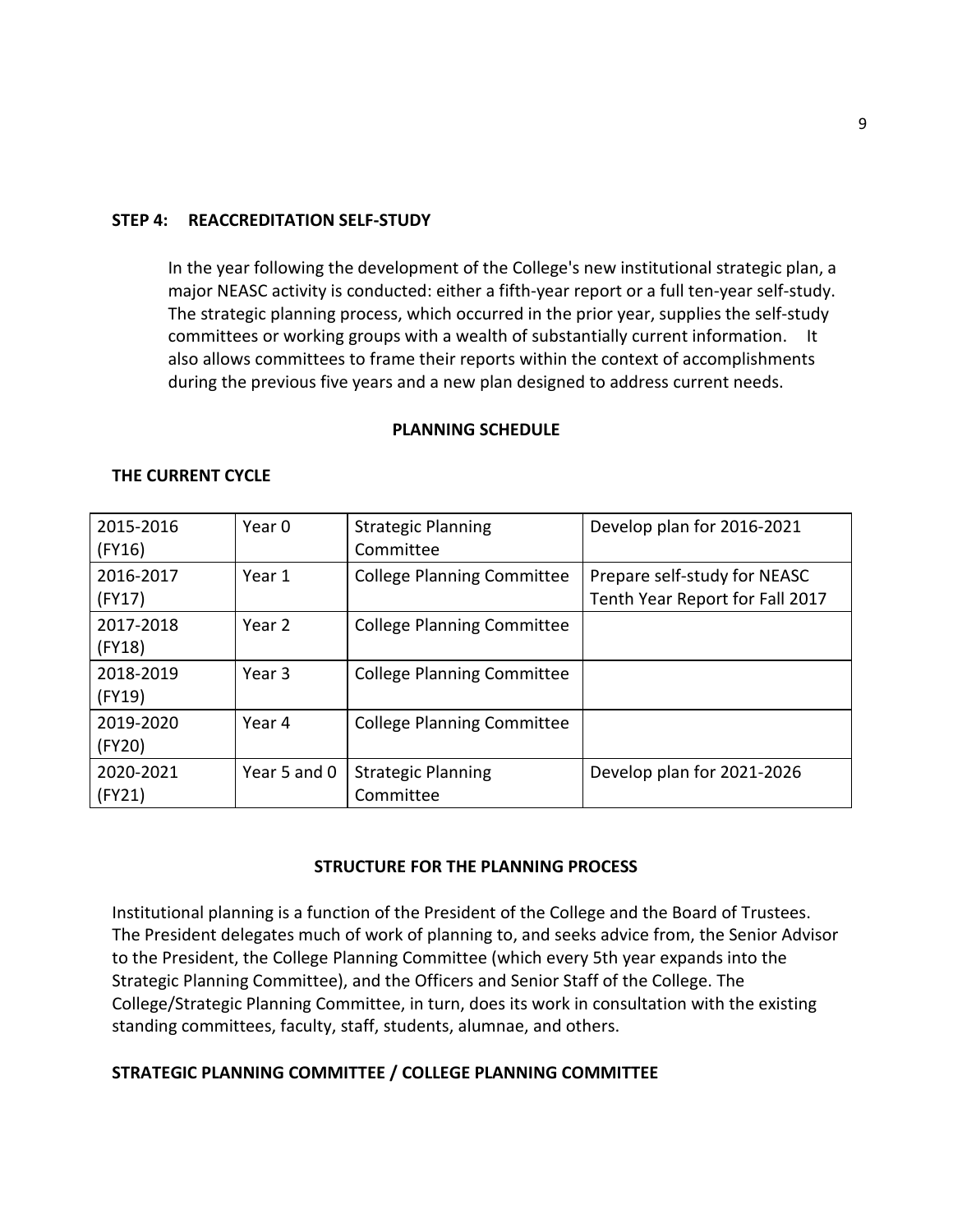The strategic planning process is overseen by a Planning Committee chaired by the President. The committee's name and responsibilities change depending on whether the committee is developing a strategic plan or monitoring the plan's implementation. The committee's membership includes students, faculty, staff, and administrators. The committee expands to include trustees and alumnae during strategic planning years.

## **Strategic Planning Committee (SPC)**

Planning Year 2015-2016

- § Charge: To consult widely and iteratively with campus and external constituencies, gather information about the state of the College and factors likely to affect its choices in the future, engage as openly as possible with the community, and produce a strategic plan featuring strategic goals for the College, accompanied by measurable draft objectives, for approval by the Board of Trustees in May 2016.
- § Membership: Three teaching faculty, two students, two staff, two trustees, one or two alumnae, Dean of Faculty, Vice President for Finance and Administration, Dean of the College, Senior Advisor to the President, Director of Institutional Research, Director of Library, Information, and Technology Services, and the President.

## **College Planning Committee (CPC)**

Implementation Years 2016-17, 2017-18, 2018-19, 2019-20

- § Charge: To monitor the implementation of the strategic plan and propose adjustments as needed.
- § Membership: Three teaching faculty, two students, two staff, Dean of Faculty, Vice President for Finance and Administration, Dean of the College, Senior Advisor to the President, Director of Institutional Research, Director of Library, Information, and Technology Services, and the President.

## **Strategic Planning Committee (SPC)**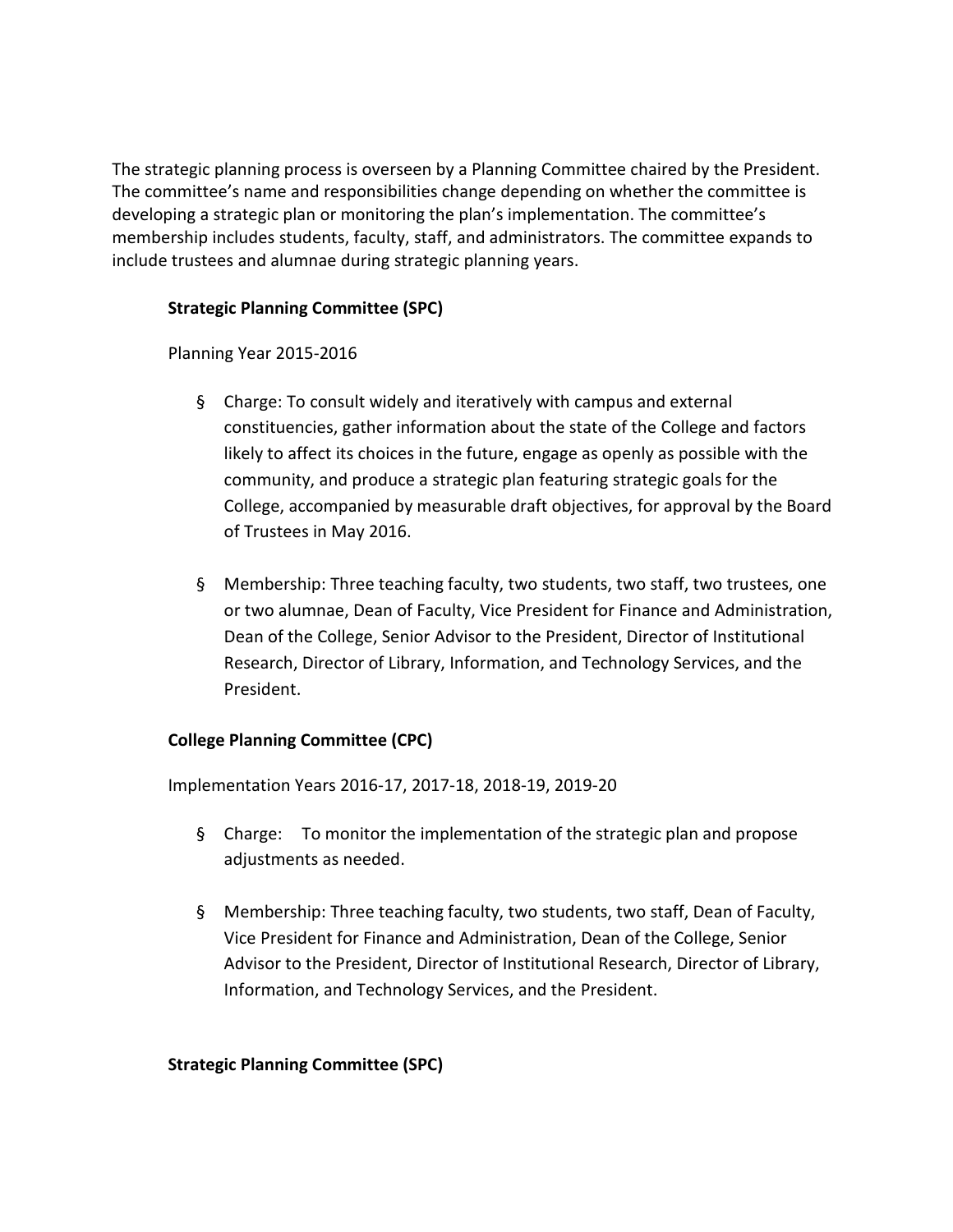#### Planning Year 2020-2021

§ As above under Strategic Planning Committee

#### **COMMITTEE MEMBERSHIP**

### **Faculty Members: SPC/CPC**

- § 3 members of the teaching faculty
- **§** Elected by the faculty from nominations by the Faculty Conference Committee
- **§** Any rank
- **§** Any department or division, though no more than 1 from a single department
- **§** Preference for 1 from each of the 3 divisions
- **§** Terms of 3 years, with the option to extend for a second 3-year term

#### **Staff Members: SPC/CPC**

- **§** 2 members of the staff
- **§** Appointed by the President from nominations by Staff Council
- **§** Normally, one staff member from staff represented by Staff Council and one staff member from the OPC
- **§** Normally, terms of 5 years

#### **Students: SPC/CPC**

- **§** Juniors or seniors, normally one of each, serving from appointment until graduation
- **§** Application process overseen by the SGA
- **§** Appointed by the President on recommendation of the current SPC/CPC students

#### **Administrators: SPC/CPC**

- **§** President (Chair)
- § Senior Advisor to the President (Convener)
- § Vice President for Academic Affairs and Dean of Faculty
- § Vice President for Finance and Administration
- § Vice President for Student Affairs and Dean of the College
- § Director of Institutional Research
- § Director of Library, Information, and Technology Services

#### **Trustees (SPC)**